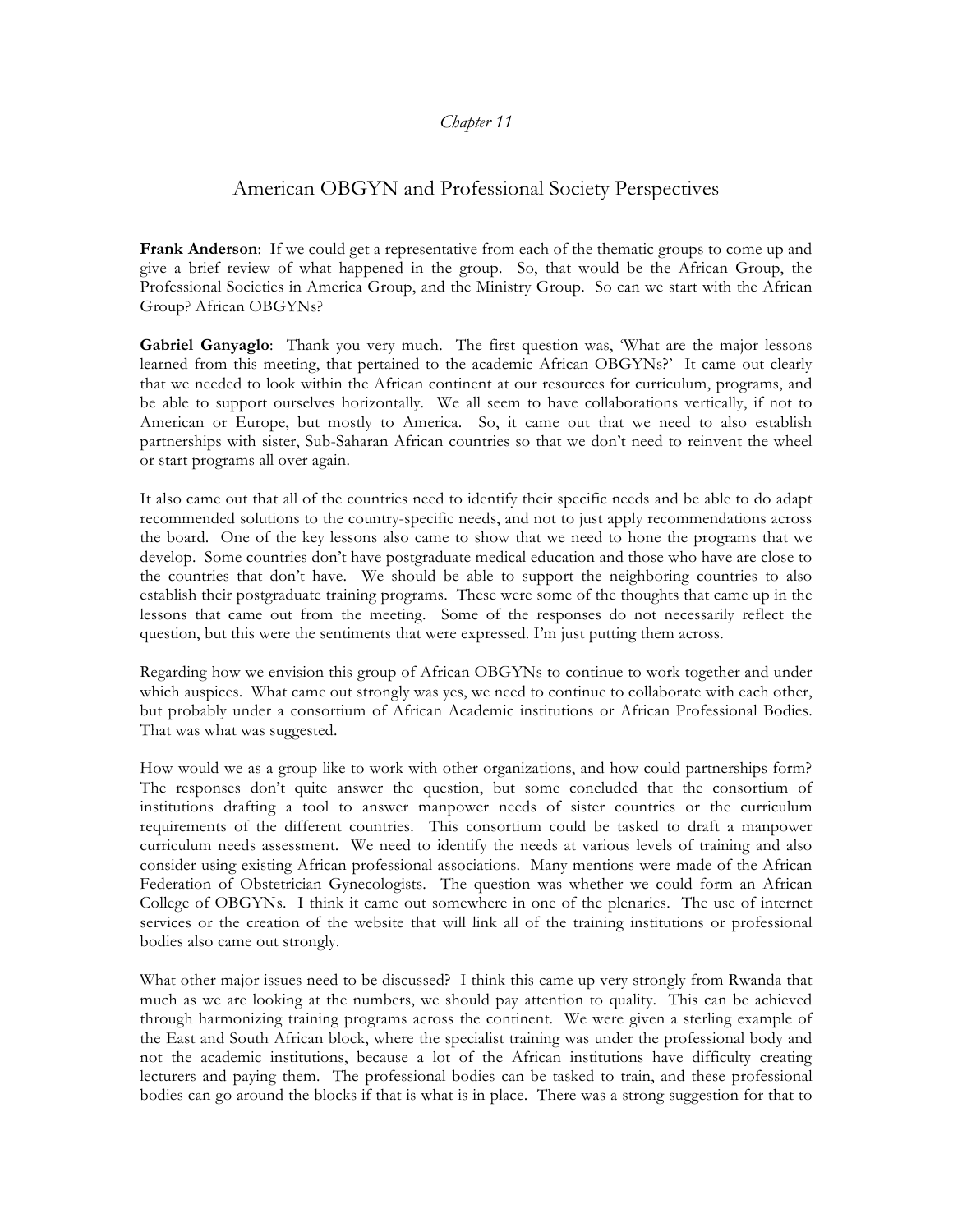be included.

Now, linguistic issues on the continent was something that has not been addressed here and was something that came up as an issue that needs to be considered. Then the need for midwifery support; it came out that you can train several OBGYNs but you need a minimal movement power which has midwifery support and sometimes anesthesia support, so it was another issue that we needed to discuss.

Then, we cannot do postgraduate training when we do not have a good undergraduate base to feed into the postgraduate programs. There was the need to also strengthen the undergraduate training programs on the continent. Then, training and advocacy on women's health issues does appear to take a backstage where we assume that the obstetrician who is the leader of the team naturally is an advocate of women's health, but probably we need to look into training of advocacy. Then the implementation issues after all we have discussed.

The last question: What would you like to see happen next? I think what concerns us is that the cadre of African OBGYNs interactions and communications should not end here. There is a need, like a mentioned earlier on, to create a database of the training institutions and training programs so that if you are in Makerere and you are interested in a program and you find it happening in Malawi, you could also just apply to Malawi, rather than look towards the Americas. That was one of the things we would like to see happen next. A website and a use of social media platforms came up. There was a strong suggestion for us to meet again probably as a regional group. The challenge was who would fund that kind of group meeting? Another point was to also consider periodic reviews of what has been agreed upon either now or in the short term. Yes, one of the other things that we would like to see happen is the fact that it does not always require money. Faculty support between Sub-Saharan African countries is something that be planned without a lot of money. We would like to see that happening, maybe between Zambia and Cameroon or Ghana and Nigeria. It was mentioned of Nigeria; it came out that we don't have all the Sub-Saharan African countries at this forum, so what will it take to get them on board. We should consider involving everyone. I think by and large, in five minutes I hope I have captured the sentiments of the African group. Thank you very much.

**Frank Anderson:** So, let's hear from the governmental ministry group. The honorable minister Ray [laughter].

**Ray de Vries**: I was drafted into taking notes, but I would much rather have one of the participants speak. Bernice is right here, she might say a few words.

Okay, I feel a little awkward doing this but I will summarize what happened in our group. We had a relatively small group; we had six people representing five different ministries of health and education. The overall message was we need to find better ways to cooperate from each other, to learn from each other, to start conversations between the ministries, to take advantage of what has already been done in some countries' ministries of health and education and transfer that to what is going on elsewhere. Especially taking advantage of existing relationships in parts of Africa, in Western Africa, East Africa, Central Africa, and Southern Africa. There already is a structure that can be used to spread this message among the ministries in each of these areas. There really were four things that we got around to talking about.

The first was training and the need for faculty. Some of the countries are in the early stages of training programs and they are looking for help from other countries. The message we have been sharing the last few days about no need to recreate the wheel for every country, but the countries that have been through this can adapt the things that they have done. Also, the sharing of experts and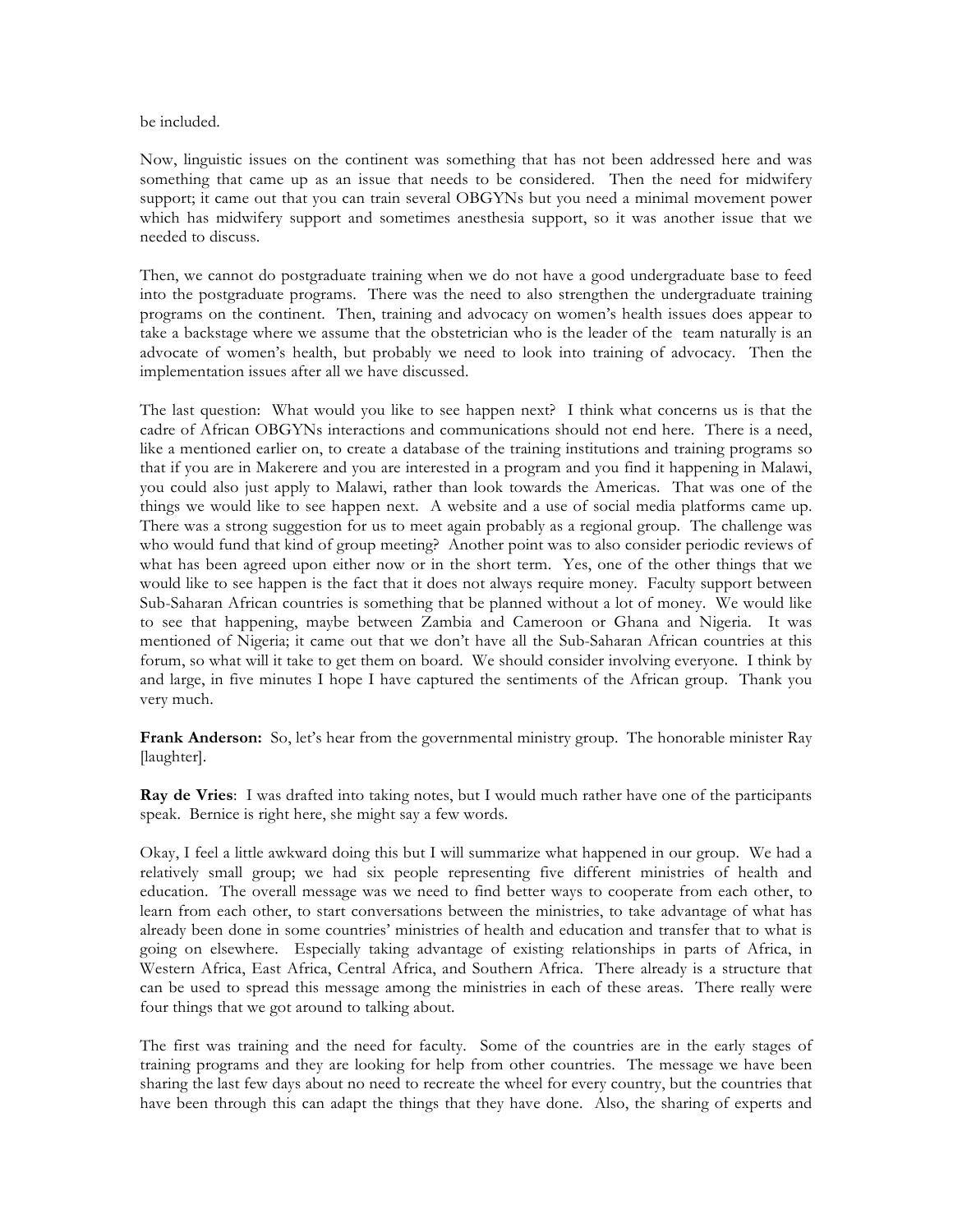expertise. So it is not just the expertise but is it somebody who can come from one country and help us in our country. The ministries can be place where this gets organized.

The second issue is what do other countries know about accreditation, especially for countries starting out. What can we learn from you on how to create systems of accreditation.

A very big issue was retention. Once you train an obstetrician gynecologist, how do you keep them in your country? The issue here was that we know people were trained in one country and move to another, and how can ministries cooperate and keep the people that they are training in country? What might be done on the ministerial level to deal with that problem of retention?

And finally, there was a question that I think we all have. We did not come to a conclusion, but the problem of how we get people we train to get out of the urban areas and into the rural areas? What can we do to get these people to move to where they are very much supported and very much needed? That is the high-flying overview, so do any of the ministerial people here want to add to that?

Anyone else from that table? I am sure I missed something. Because we can collaborate on the university level, but if we don't have the ministries, it is going to stay at the universities. We want to see country-wide change, not just change within different spots. I am delighted that these folks came and I want to make it clear how critical their presence is to what we are trying to do.

**Frank Anderson**: Okay, let's hear now from the American OBGYNs. This is Mike Brady from the University of Arizona. I'll speak briefly and then I would like any of the other folks to make comments.

Keeping the final goal in mind - and not goal shifting as a Ray de Vries mentioned this morning - will be key to what we need to do, because in any complicated partnership secondary agendas and secondary goals can come up. Those secondary goals can be good in that interim data points can serve to impress funders and gather more resources for the project, but they need to be transparent so we can invite our partners to call us on any goal shifting that we might be doing.

The second question is how we envision this group of OBGYNs continuing to work together. There was a lot of interest in working with APGO, CREOG, and other professional organization – certainly with ACOG. There was talk of a Dropbox to share information. There was talk about a Listserve and some type of web community to share information with each other.

What you like to see happen next? What are the immediate steps? I think the immediate steps; we talk about partnering with other organizations, curriculum development was an important next step, and funding, developing individual funding sources was an important next step. An important question was brought up in two separate ways regarding gender and age issues, in terms of the learning environment. Sometimes young physicians will find themselves being junior faculty members in an African OBGYN department and interacting with physicians who are now in training within that department but are older than them. Sometimes the educator or the faculty member might be female and the learner might be male. And that brings up a complicated dynamic, having younger woman with expertise teaching an older man. That might be something to address in faculty development and training the trainers sessions.

**American OBGYN:** I just want to add that our group also came up with trying to facilitate the African-to-African partnership and trying to make sure that non-English speaking countries are not marginalized. Because we are an American group and most of the countries represented here are English speaking, we ought to think about how to overcome the language barrier and how to